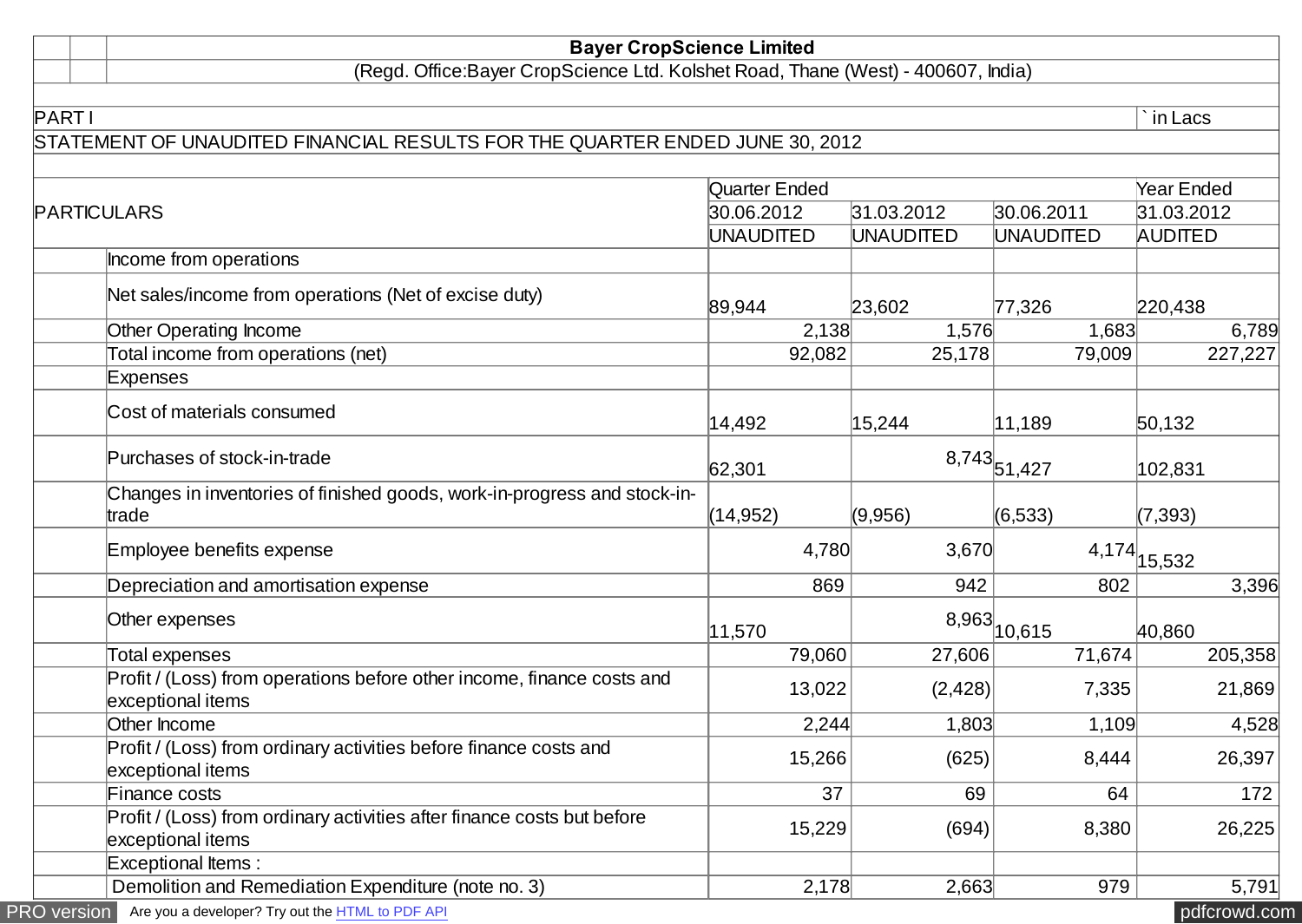| 6,535<br>$4,177$ $(1,193)$<br>2,413<br>Tax expense (net of credits)<br>Net Profit/ (Loss) from Ordinary Activities after tax<br>13,899<br>8,874<br>(2,164)<br>4,988<br>Paid-up equity share capital (Face Value `10/-)<br>3,950<br>3,950<br>3,950<br>3,950<br>Reserve excluding Revaluation Reserves as per balance sheet of<br>previous accounting year<br>75,319<br>Number of Equity Shares (Face Value of `10/-)<br>39,498,747<br>39,498,747<br>39,498,747<br>39,498,747<br>Earnings/ (Loss) per share (basic & diluted) (not annualised)<br>$22.47 _{(5.48)}$<br>12.63<br>35.19<br>SELECT INFORMATION FOR THE QUARTER ENDED JUNE 30, 2012<br>Quarter Ended<br><b>Year Ended</b><br><b>PARTICULARS</b><br>30.06.2012<br>31.03.2012<br>30.06.2011<br>31.03.2012<br>PARTICULARS OF SHAREHOLDING<br>A<br>Public Shareholding<br>Number of shares<br> 11,412,085<br> 11,412,085<br> 11,412,085<br>11,412,085<br>Percentage of shareholding (%)<br>28.89%<br>28.89%<br>28.89%<br>28.89%<br>Promoters and Promoter Group Shareholding<br>Pledged/Encumbered<br>Nil<br>Nil<br>Number of shares<br>Nil<br>Nil<br>Percentage of shares (as a % of total shareholding of promoter and<br>N.A.<br>N.A.<br>N.A.<br>N.A.<br>promoter group)<br>Percentage of shares (as a % of total share capital of the Company)<br>N.A.<br>N.A.<br>N.A.<br>N.A.<br>Non-Encumbered<br>Number of shares<br>28,086,662<br>28,086,662<br>28,086,662<br>28,086,662<br>Percentage of shares (as a % of total shareholding of promoter and<br>100%<br>100%<br>100%<br>promoter group)<br>Percentage of shares (as a % of total share capital of the Company)<br>71.11%<br>71.11%<br>71.11%<br>71.11% |                | Profit/ (Loss) from Ordinary Activities before tax | 13,051 | (3,357) | 7,401 | 20,434 |
|------------------------------------------------------------------------------------------------------------------------------------------------------------------------------------------------------------------------------------------------------------------------------------------------------------------------------------------------------------------------------------------------------------------------------------------------------------------------------------------------------------------------------------------------------------------------------------------------------------------------------------------------------------------------------------------------------------------------------------------------------------------------------------------------------------------------------------------------------------------------------------------------------------------------------------------------------------------------------------------------------------------------------------------------------------------------------------------------------------------------------------------------------------------------------------------------------------------------------------------------------------------------------------------------------------------------------------------------------------------------------------------------------------------------------------------------------------------------------------------------------------------------------------------------------------------------------------------------------------------------------------------------------------------------|----------------|----------------------------------------------------|--------|---------|-------|--------|
|                                                                                                                                                                                                                                                                                                                                                                                                                                                                                                                                                                                                                                                                                                                                                                                                                                                                                                                                                                                                                                                                                                                                                                                                                                                                                                                                                                                                                                                                                                                                                                                                                                                                        |                |                                                    |        |         |       |        |
|                                                                                                                                                                                                                                                                                                                                                                                                                                                                                                                                                                                                                                                                                                                                                                                                                                                                                                                                                                                                                                                                                                                                                                                                                                                                                                                                                                                                                                                                                                                                                                                                                                                                        |                |                                                    |        |         |       |        |
|                                                                                                                                                                                                                                                                                                                                                                                                                                                                                                                                                                                                                                                                                                                                                                                                                                                                                                                                                                                                                                                                                                                                                                                                                                                                                                                                                                                                                                                                                                                                                                                                                                                                        |                |                                                    |        |         |       |        |
|                                                                                                                                                                                                                                                                                                                                                                                                                                                                                                                                                                                                                                                                                                                                                                                                                                                                                                                                                                                                                                                                                                                                                                                                                                                                                                                                                                                                                                                                                                                                                                                                                                                                        |                |                                                    |        |         |       |        |
|                                                                                                                                                                                                                                                                                                                                                                                                                                                                                                                                                                                                                                                                                                                                                                                                                                                                                                                                                                                                                                                                                                                                                                                                                                                                                                                                                                                                                                                                                                                                                                                                                                                                        |                |                                                    |        |         |       |        |
|                                                                                                                                                                                                                                                                                                                                                                                                                                                                                                                                                                                                                                                                                                                                                                                                                                                                                                                                                                                                                                                                                                                                                                                                                                                                                                                                                                                                                                                                                                                                                                                                                                                                        |                |                                                    |        |         |       |        |
|                                                                                                                                                                                                                                                                                                                                                                                                                                                                                                                                                                                                                                                                                                                                                                                                                                                                                                                                                                                                                                                                                                                                                                                                                                                                                                                                                                                                                                                                                                                                                                                                                                                                        |                |                                                    |        |         |       |        |
| 100%                                                                                                                                                                                                                                                                                                                                                                                                                                                                                                                                                                                                                                                                                                                                                                                                                                                                                                                                                                                                                                                                                                                                                                                                                                                                                                                                                                                                                                                                                                                                                                                                                                                                   | <b>PART II</b> |                                                    |        |         |       |        |
|                                                                                                                                                                                                                                                                                                                                                                                                                                                                                                                                                                                                                                                                                                                                                                                                                                                                                                                                                                                                                                                                                                                                                                                                                                                                                                                                                                                                                                                                                                                                                                                                                                                                        |                |                                                    |        |         |       |        |
|                                                                                                                                                                                                                                                                                                                                                                                                                                                                                                                                                                                                                                                                                                                                                                                                                                                                                                                                                                                                                                                                                                                                                                                                                                                                                                                                                                                                                                                                                                                                                                                                                                                                        |                |                                                    |        |         |       |        |
|                                                                                                                                                                                                                                                                                                                                                                                                                                                                                                                                                                                                                                                                                                                                                                                                                                                                                                                                                                                                                                                                                                                                                                                                                                                                                                                                                                                                                                                                                                                                                                                                                                                                        |                |                                                    |        |         |       |        |
|                                                                                                                                                                                                                                                                                                                                                                                                                                                                                                                                                                                                                                                                                                                                                                                                                                                                                                                                                                                                                                                                                                                                                                                                                                                                                                                                                                                                                                                                                                                                                                                                                                                                        |                |                                                    |        |         |       |        |
|                                                                                                                                                                                                                                                                                                                                                                                                                                                                                                                                                                                                                                                                                                                                                                                                                                                                                                                                                                                                                                                                                                                                                                                                                                                                                                                                                                                                                                                                                                                                                                                                                                                                        |                |                                                    |        |         |       |        |
|                                                                                                                                                                                                                                                                                                                                                                                                                                                                                                                                                                                                                                                                                                                                                                                                                                                                                                                                                                                                                                                                                                                                                                                                                                                                                                                                                                                                                                                                                                                                                                                                                                                                        |                |                                                    |        |         |       |        |
|                                                                                                                                                                                                                                                                                                                                                                                                                                                                                                                                                                                                                                                                                                                                                                                                                                                                                                                                                                                                                                                                                                                                                                                                                                                                                                                                                                                                                                                                                                                                                                                                                                                                        |                |                                                    |        |         |       |        |
|                                                                                                                                                                                                                                                                                                                                                                                                                                                                                                                                                                                                                                                                                                                                                                                                                                                                                                                                                                                                                                                                                                                                                                                                                                                                                                                                                                                                                                                                                                                                                                                                                                                                        |                |                                                    |        |         |       |        |
|                                                                                                                                                                                                                                                                                                                                                                                                                                                                                                                                                                                                                                                                                                                                                                                                                                                                                                                                                                                                                                                                                                                                                                                                                                                                                                                                                                                                                                                                                                                                                                                                                                                                        |                |                                                    |        |         |       |        |
|                                                                                                                                                                                                                                                                                                                                                                                                                                                                                                                                                                                                                                                                                                                                                                                                                                                                                                                                                                                                                                                                                                                                                                                                                                                                                                                                                                                                                                                                                                                                                                                                                                                                        |                |                                                    |        |         |       |        |
|                                                                                                                                                                                                                                                                                                                                                                                                                                                                                                                                                                                                                                                                                                                                                                                                                                                                                                                                                                                                                                                                                                                                                                                                                                                                                                                                                                                                                                                                                                                                                                                                                                                                        |                |                                                    |        |         |       |        |
|                                                                                                                                                                                                                                                                                                                                                                                                                                                                                                                                                                                                                                                                                                                                                                                                                                                                                                                                                                                                                                                                                                                                                                                                                                                                                                                                                                                                                                                                                                                                                                                                                                                                        |                |                                                    |        |         |       |        |
|                                                                                                                                                                                                                                                                                                                                                                                                                                                                                                                                                                                                                                                                                                                                                                                                                                                                                                                                                                                                                                                                                                                                                                                                                                                                                                                                                                                                                                                                                                                                                                                                                                                                        |                |                                                    |        |         |       |        |
|                                                                                                                                                                                                                                                                                                                                                                                                                                                                                                                                                                                                                                                                                                                                                                                                                                                                                                                                                                                                                                                                                                                                                                                                                                                                                                                                                                                                                                                                                                                                                                                                                                                                        |                |                                                    |        |         |       |        |
|                                                                                                                                                                                                                                                                                                                                                                                                                                                                                                                                                                                                                                                                                                                                                                                                                                                                                                                                                                                                                                                                                                                                                                                                                                                                                                                                                                                                                                                                                                                                                                                                                                                                        |                |                                                    |        |         |       |        |